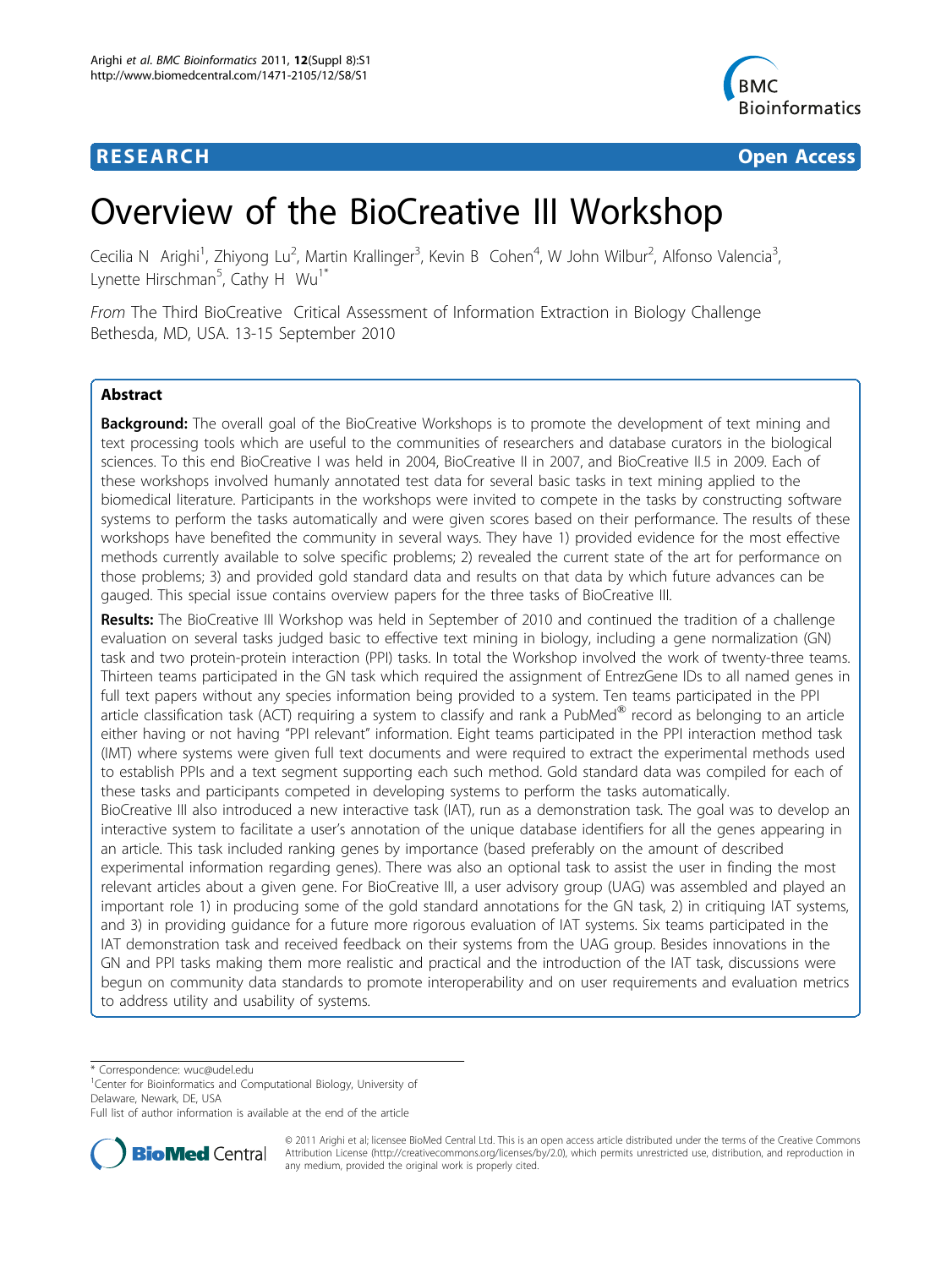Conclusions: In this paper we give a brief history of the BioCreative Workshops and how they relate to other text mining competitions in biology. This is followed by a synopsis of the three tasks GN, PPI, and IAT in BioCreative III with figures for best participant performance on the GN and PPI tasks. These results are discussed and compared with results from previous BioCreative Workshops and we conclude that the best performing systems for GN, PPI-ACT and PPI-IMT in realistic settings are not sufficient for fully automatic use. This provides evidence for the importance of interactive systems and we present our vision of how best to construct an interactive system for a GN or PPI like task in the remainder of the paper.

# **Background**

There is a long history of shared or competitive tasks in the applied computational sciences. The Message Understanding Conferences (MUC) began in 1987 and involved seven conferences over a ten year period. The focus of the MUCs was extraction of different categories of events from newswire. These conferences quickly established a general methodology of providing gold standard humanly judged data, and requiring a common result format and common evaluation measures for all participants[[1](#page-7-0)]. This approach has been adopted in many other areas and has generally fostered performance improvements. The Text REtrieval Conferences (TREC) began in 1992 and have been held yearly since. They follow the general methodology of the MUC conferences, but focus on information retrieval from large textual databases ([http://trec.nist.gov/pubs.html\)](http://trec.nist.gov/pubs.html). In 1994 the Critical Assessment of Techniques for Protein Structure Prediction (CASP) began as a biennial evaluation of protein structure prediction methodologies (<http://predictioncenter.org/index.cgi>). Since these beginnings many other community wide competitions have appeared with the objective of fostering improved performance in different areas of computational science [[2\]](#page-7-0).

# Text mining in biology

Text mining in biology has emerged as an important area of research for two main reasons. First, many fields within biology, especially molecular biology, exist in a large body of published literature which describes findings, methods and associated experimental evidence and the sheer volume of this data makes some kind of organization into databases necessary to improve accessibility; second, biologists have become increasingly dependent on access to "computable" biological data available in public biological databases, often derived via expert curation from unstructured text in the biological literature. Biology therefore presents data-rich natural language resources expressed in a distinctive sublanguage of English [[2](#page-7-0),[3\]](#page-7-0), with extensive lexical community resources, including taxonomies, ontologies and controlled vocabularies used in the structured resources. The biologists' need for access to information in free

text, and the richness of resources for natural language processing, have led to a number of shared competitions in biomedical text mining. The KDD-CUP challenge for 2002 involved a task dealing with FlyBase [\[4](#page-7-0)]. Contestants were given papers and the genes occurring in those papers and were asked to determine which papers qualified for curation in FlyBase and if a paper had experimental evidence of gene expression to determine which genes had corresponding gene products. This was the precursor to the BioCreative Workshops (2004-2010) and largely set the focus on assisting the curator and using existing curated data as the basis for gold standard training and test data. The interaction article subtask (IAS) or article classification task (ACT) of BioCreative II & II.5 is similar to the KDD-CUP challenge of 2002. The theme of assisting the curator has continued to the present.

These activities have been augmented by a number of other text mining efforts in the biology domain. The TREC Genomics track [[5\]](#page-7-0) (2003-2007) focused on information retrieval and question answering for biologically relevant queries. The Joint Workshop on Natural Language Processing in Biomedicine and its Applications (JNLPBA-2004) [[6\]](#page-7-0) was based on the GENIA corpus [\[7](#page-7-0)] and had as its goal tagging of all instances of proteins, DNA, RNA, cell lines and cell types occurring in a set of MEDLINE abstracts of the same kind as those in the GENIA corpus. The Learning Language in Logic Workshop (LLL05) focused on learning how to recognize genic interactions involving Bacillus subtilis genes described in MEDLINE abstracts [\[8](#page-7-0)]. The BioNLP 2009 shared task [\[9](#page-7-0)] required the extraction of bio-molecular events from GENIA documents (MEDLINE abstracts) where genes/proteins were pre-annotated in the text. The GENIA corpus is restricted to MEDLINE records indexed with the three MeSH terms, human, blood cell, and transcription factor[[6](#page-7-0)]. The CALBC (Collaborative Annotation of a Large Biomedical Corpus) Challenge began in 2009 and is ongoing with a community wide effort to annotate multiple semantic types over a set of approximately 150,000 MEDLINE abstracts in the area of immunology [[10](#page-7-0),[11](#page-7-0)]. The goal is to harmonize the output of multiple algorithms designed by different research groups to produce a silver standard set of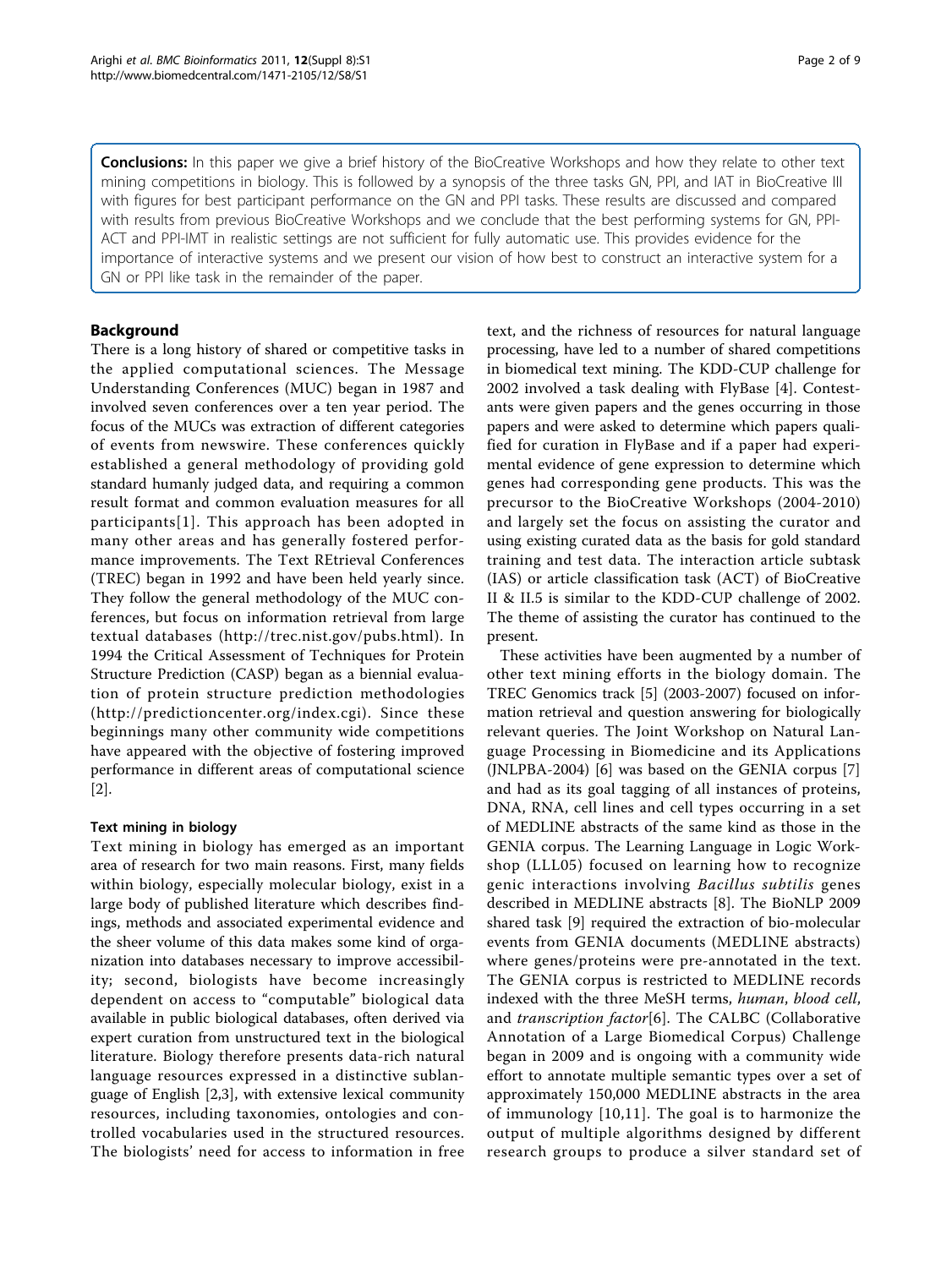annotations which will be made available to the text mining community. All of these tasks have focused on some aspect of text mining in biology, often with a restricted subject matter and largely with a goal of improved natural language processing in support of biomedical applications.

There have been similarities between the other tasks just described and the BioCreative Workshops, as is evident in Table 1. The labeling task of JNLPBA-2004 is similar to the gene mention (GM) task of BioCreative I & II and the LLL05 task bears some similarity to the protein-protein interaction extraction tasks of BioCreative II & II.5, though the latter were focused on full text articles. Both tasks are somewhat coarser grained than the BioNLP'09 Shared task. The CALBC Challenge includes the GM task of BioCreative I & II. However, the BioCreative Workshops, from their inception, have had the broader goal of promoting the development of practical text mining tools for database curators and the users of textual data in the field of biology [[12](#page-7-0)]. This has influenced the choice of tasks so that, where appropriate data has been available, tasks have dealt with full text. Also species have only been restricted in the case of the GN tasks for BioCreative I & II where it was done largely for reasons of tractability. Another aspect of practical importance, but not reflected in Table 1, is the development of a BioCreative MetaServer [[13](#page-7-0)] which makes available to database curators and those interested in text mining, the annotations produced by a number of systems that participated in BioCreative II. In the same spirit teams were encouraged to set up servers for online testing of their systems in BioCreative II.5 [[14\]](#page-7-0). Indeed if there are themes that set the BioCreative effort apart from other similar efforts, we believe these are the emphasis placed on the development of practical text mining systems for biology and the links to ongoing biological curation and annotation activities as the source for training and test (gold standard) sets.

This special issue contains overview papers for the three tasks, GN [\[15](#page-7-0)], PPI [\[16](#page-7-0)], and IAT [[17\]](#page-7-0); individual team papers from teams with high impact systems from the GN and PPI tasks; and a paper describing important aspects of text mining from the database curator perspective [\[18](#page-7-0)].

# Results

#### BioCreative III gene normalization task

The gene normalization (GN) task in BioCreative III was organized by Zhiyong Lu and John Wilbur from the National Center for Biotechnology Information (NCBI). A total of 13 teams participated in the task and submitted 36 official runs. The task required systems to automatically identify genes or gene products mentioned in the literature and link them to EntrezGene database identifiers. This year's task was a continuation of past GN tasks in BioCreative I and II but with some new features. In terms of the task itself, there were two differences compared to past GN tasks: 1) full text articles

Table 1 Tasks performed by participants in the four BioCreative Workshops held to date. Abbreviations are defined as follows, interacting protein normalization task (INT), interaction article subtask (IAS) or article classification task (ACT), interaction methods subtask (IMS) or task (IMT), interaction pairs subtask (IPS) or task (IPT), interaction sentence subtask (ISS)

| <b>Workshop Task</b>                   | <b>BioCr I 2004</b>           | <b>BioCr II 2007</b>    | <b>BioCr II.5 2009</b>      | BioCr III 2010                          |
|----------------------------------------|-------------------------------|-------------------------|-----------------------------|-----------------------------------------|
| Gene Mention (GM)                      | sentences<br>abstract         | sentences<br>abstract   |                             |                                         |
| Gene Normalization (GN)                | Fly, Yeast, Mouse<br>abstract | Human<br>abstract       | INT(proteins),<br>full text | full text                               |
| Gene Ontology (GO) codes               | Evidence<br>full text         |                         |                             |                                         |
|                                        | Codes + Evidence<br>full text |                         |                             |                                         |
| Protein-Protein Interaction (PPI)      |                               | IAS(ACT)<br>abstract    | ACT<br>full text            | ACT<br>abstract                         |
|                                        |                               | IMS(IMT)<br>full text   |                             | IMT<br>full text                        |
|                                        |                               | IPS(IPT)<br>full text   | IPT<br>full text            |                                         |
|                                        |                               | <b>ISS</b><br>full text |                             |                                         |
| Interactive Annotation Task (IAT) demo |                               |                         |                             | Online GN and gene ranking<br>full text |
|                                        |                               |                         |                             | Online retrieval<br>full text           |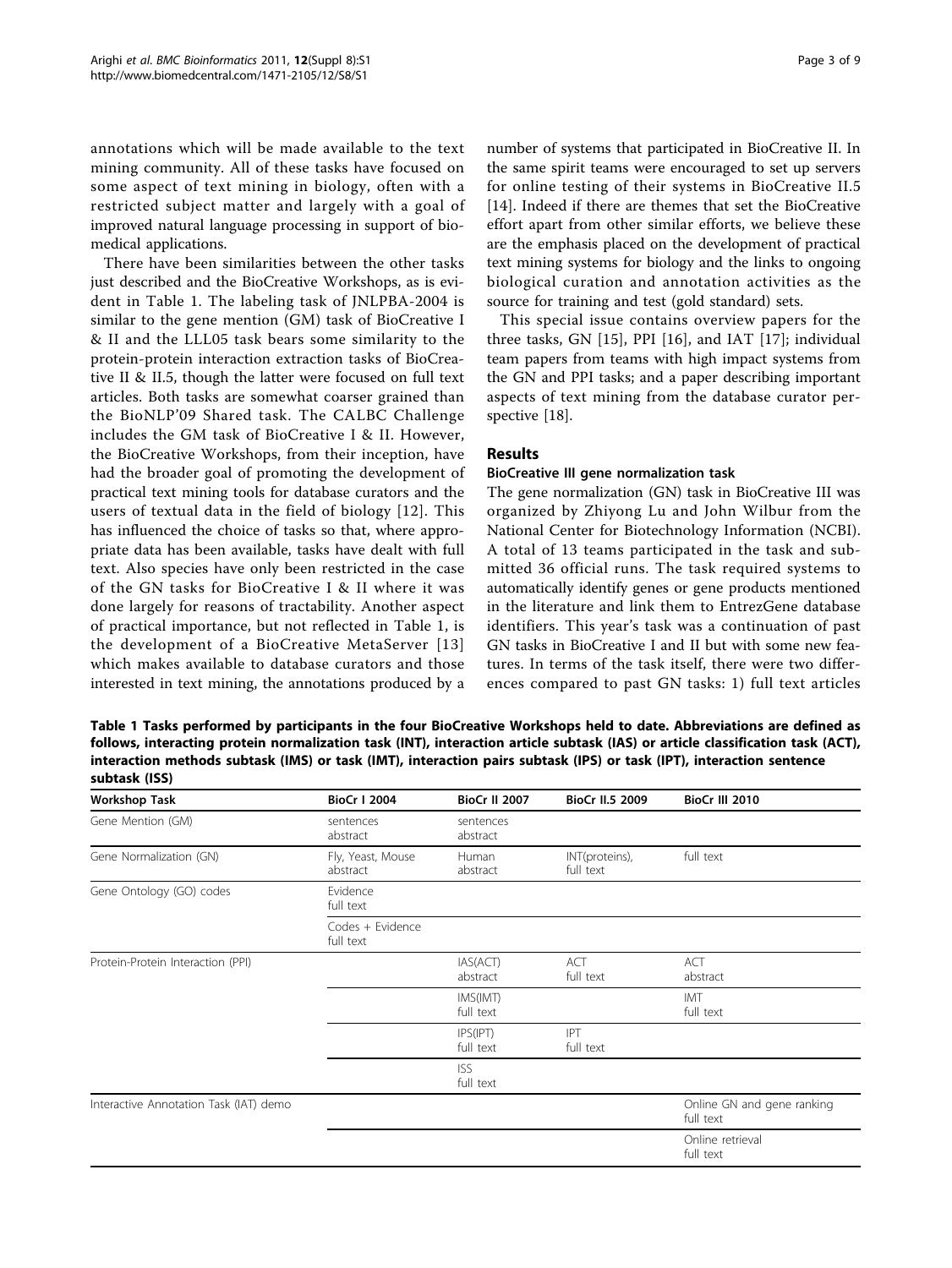were used instead of abstracts; and 2) instead of focusing on specific species (e.g. human in BioCreative II), all species were included in the analysis and no species information was provided. Both changes were implemented to make the GN task closer to a real literature curation task. Indeed, six teams used their GN systems as support for their participation in the realistic curation tasks of the IAT challenge.

Methods used by participants in the current GN task, relied heavily on gene mention finding algorithms developed for past competitions and most of this year's effort was spent on researching ways to reliably determine the species corresponding to a gene mention. While a number of methods were tried, top performance went to a team that used an information retrieval approach to rank the candidate ids (species). See the GN Overview paper [[15\]](#page-7-0) for further discussion on methods.

In addition to the more realistic task, there were two innovative changes to the task evaluation. First, the organizers implemented a novel EM (expectation maximization) algorithm for inferring ground truth based on team submissions and showed its ability to detect differences in team performance. For a discussion of this approach see the GN Overview article [\[15\]](#page-7-0). Second, to better measure the quality of rankings in submitted results, a new metric called Threshold Average Precision (TAP-k) [[19](#page-7-0)] replaced the traditional measures (precision, recall, and F-measure) in this year's task. The TAP-k is a truncated form of mean average precision that truncates the calculation of average precision essentially after seeing  $k$  irrelevant retrievals. Thus the TAP-k is always lower than the mean average precision and the TAP-k is progressively lower as  $k$  gets smaller.

In order for teams to optimize their GN systems, the organizers provided two sets of training data consisting of 32 fully annotated full text articles and 500 full text articles annotated only for the genes judged most important for the article, respectively. The test data consisted of 507 full text articles where 50 articles were fully annotated by human curators. The annotations of the remaining 457 articles were inferred by the EM algorithm based on submitted team results. The highest TAP scores  $(k=5)$ were 0.3297 and 0.4873 on human-curated and algorithm-inferred annotations, respectively. Compared with results from past GN tasks, the team performance in this year's challenge is overall lower (see GN Overview paper [[15\]](#page-7-0) for discussion of this issue), which can be attributed to the added complexity of full text and the necessity of species identification. By combining team results in an ensemble system, an increased performance of 0.3614 (TAP-5) on the human-curated data was obtained.

# BioCreative III protein-protein interaction task

The PPI task was organized by Martin Krallinger, Florian Leitner, Miguel Vazquez and Alfonso Valencia from

the Spanish National Cancer Research Centre in collaboration with the MINT and BioGRID protein interaction databases. This task was inspired directly by the needs of biologists and database curators and structured based on general steps underlying the PPI annotation workflow. The PPI tasks covered 1) the selection of relevant articles (title and abstract) from PubMed (Article Classification Task - ACT); and 2) linking of full text articles to concepts from an ontology that covers terms related to important experimental methods, i.e. interaction detection methods (Interaction Method Task - IMT).

To build systems for the ACT, participating teams were provided with a training set of 2,280 abstracts and a development set of 4,000 abstracts, while the evaluation was carried out on a test set of 6,000 abstracts through comparison to manual labels generated by domain experts. We measured the performance of ten participating teams in this task for a total of 52 runs. The highest (Matthew's Correlation Coefficient) MCC score measured was 0.55 at an accuracy of 89%, and the best AUC iP/R (interpolated area under the precision/ recall curve) was 68%.

In case of the IMT, a total of eight teams submitted 42 runs for a test set of 305 full text articles, out of which 222 were annotation relevant. To implement their systems, teams were provided with a training set of 2,035 and a development set of 587 full text articles. Annotations for the test data set, consisting of associations of full text articles to interaction detection method terms, were generated by curators from the BioGRID and MINT databases. The highest AUC iP/R achieved by any run was 53%, and the best MCC score 0.55. In case of competitive systems with an acceptable recall (above 35%), the macro-averaged precision ranged between 50% and 80%, with a maximum F-Score of 55%.

# BioCreative III interactive task

The interactive task (IAT) in Biocreative III was a demonstration task and was organized by Cecilia Arighi and Cathy Wu from the University of Delaware, and Lynette Hirschman from the MITRE Corporation. The IAT is a special new feature of BioCreative III, designed to address the utility and usability of text mining tools for biocuration and biological knowledge discovery. The aim of this task is to provide the component modules for text mining services to support biocuration as well as general research. In particular, it aims to support real-life tasks by combining multiple text mining tasks to retrieve literature and extract relevant information, and provide results that can be integrated into the curation workflow. This new task complements the others by introducing the development of a user-interface to address the tasks interactively.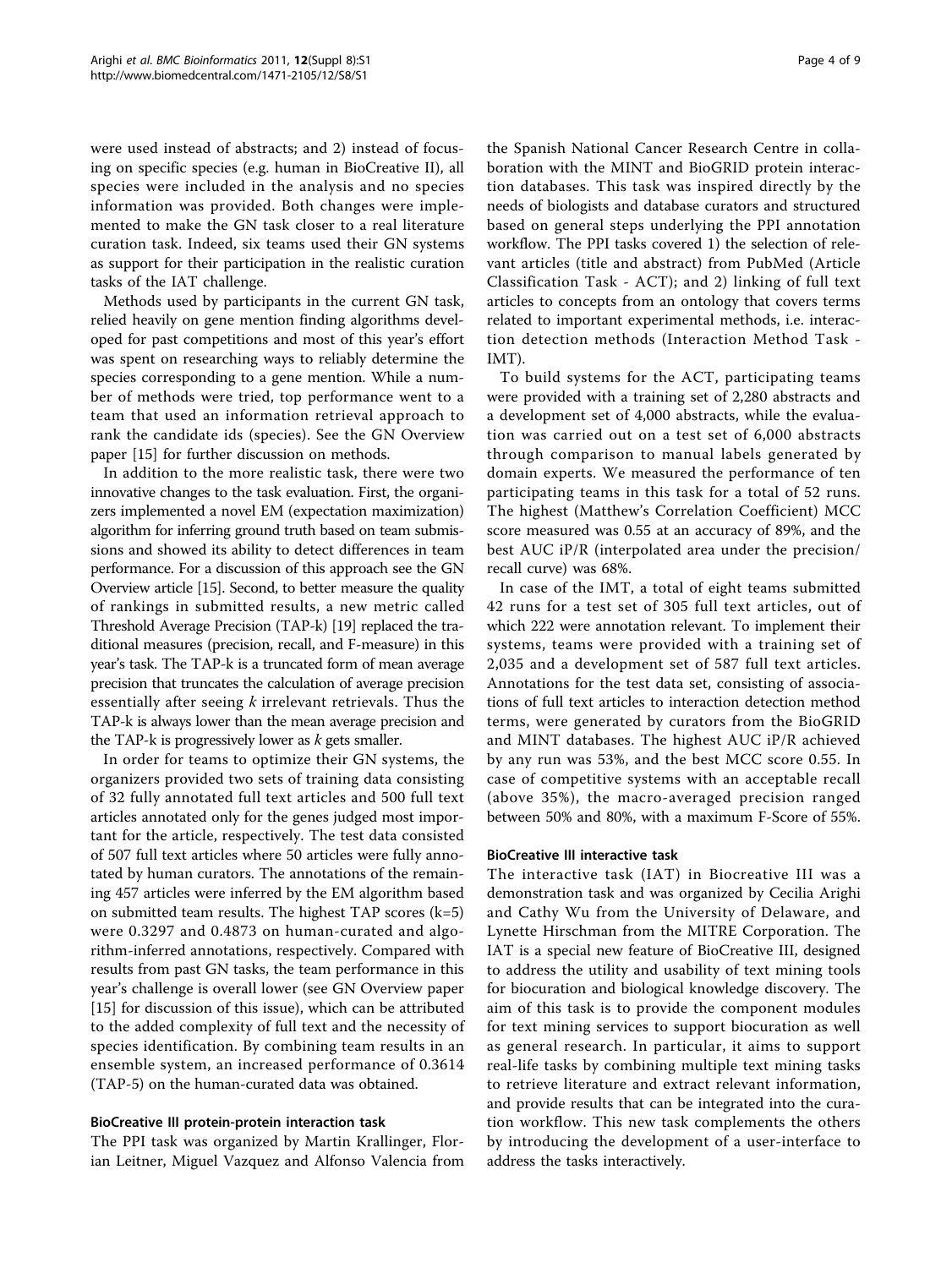A critical aspect of the BioCreative III evaluations is the active involvement of the end users to guide the development and evaluation of useful tools and standards. For this purpose, the User Advisory Group (UAG) was set up, including representatives from model organism databases, protein and protein-protein interaction databases and industry. This group met monthly over a period of nine months with the purpose of defining an appropriate task, gathering system requirements, reaching agreement on various curation issues by working on common examples, testing the systems and providing feedback to the developers.

To encourage participation, the IAT task was built on the GN task, but with the addition of gene ranking (based on the overall importance of the gene in the article) and gene-oriented article retrieval (identifying papers relevant to a selected gene). Six teams participated in this task. A questionnaire was developed to assess the systems. This included informal assessment of the usability (e.g., Is the interface user-friendly?) and the quality (e.g., Is the gene ranking correct?). Each UAG member was assigned a system and two articles to curate which were new to them. Each system was inspected by at least two curators, and a total of four articles were analyzed. The articles were selected based on articles that are problematic for curation, such as those with gene name ambiguity, multiple species, or description of a new gene.

The UAG found the interfaces were generally appealing and easy to use. However, the performance varied substantially from system to system. Some of the problems observed mirrored those of the GN task, for example, in the difficulty of identifying the organism source of a gene. It is widely recognized that text mining is error-prone due to the complexity and ambiguity of natural language. However, an interactive system has the advantage of offering ways to facilitate annotation, such as filtering results by species, allowing the addition or deletion of a species or a gene name, and pointing to contextual information. The UAG concluded that the systems were still at a preliminary stage and needed to improve or add some of these features, and especially to make better use of contextual information.

The retrieval task was not thoroughly assessed mainly due to problems found associated with the gene normalization task: inaccurate species assignments and unresolved name ambiguities, which led to the retrieval of many irrelevant articles. For example, using Entrez :7454 for human WASP, most of the systems returned articles for both WASP and N-WASP, and some systems were not able to discern between WASP as a gene and wasp as an organism, indicating the importance of capturing contextual information.

A demo session during the workshop facilitated face to face communication between developers and curators, and subsequently many suggestions were promptly implemented by the system developers.

#### **Discussion**

For a detailed discussion of the methods applied and results found for the GN [\[15\]](#page-7-0), PPI [[16](#page-7-0)], and IAT [[17](#page-7-0)] tasks we refer the reader to the individual overview papers dealing with those tasks in this issue. Here we will confine our discussion to what we believe are the important practical implications of results from the Bio-Creative Workshops and how we believe they should shape future efforts.

#### Limitations of current methods

The most important and fundamental goal of the Bio-Creative Workshops is to provide practical aid to the investigator or curator in dealing with the literature. The first question that seems relevant to this goal is: how accurate are the computer methods currently in use when applied to the BioCreative shared tasks? The article classification (ACT) task for PPI appeared in Bio-Creative II, II.5, and III. In BioCreative II the task was to select the curatable articles for protein-protein interactions based on the content of the corresponding PubMed abstracts, with testing on a balanced set of equal numbers of positive and negative articles. The highest F score achieved was 0.78 [\[20\]](#page-7-0). In BioCreative II.5 the task required the treatment of full text articles and testing involved 595 FEBS Letters articles with 63 positives; the highest F score achieved was 0.85. In Bio-Creative III testing was on 6000 abstracts from a variety of journals with 15% positives and the best F score was 0.61. The use of abstracts only, unbalanced data, and a wide mixture of journals makes this latter test the most difficult and perhaps the most realistic and highlights the difficulty of a realistic task.

The GN task appeared in BioCreative I, II, and III, with a similar task for protein normalization in BioCreative II.5. In BioCreative I and II it was limited to particular organisms and the best F scores were on fly (0.82), mouse (0.79), and yeast (0.92) in I, and on human (0.81) in II. These results were all obtained on PubMed abstracts. In BioCreative II.5 a similar task (INT) focused on protein normalization with no restriction on organisms; this task required the annotation of full text articles with UniProt IDs for proteins that had experimental PPI evidence in the article. The best raw F score was 0.28 when macro-averaged over all articles [[21\]](#page-7-0). It is important to note that the main difference from the GN tasks was an exhaustive annotation of all genes in the GN tasks and the limitation to proteins with experimental evidence of interaction in the interacting protein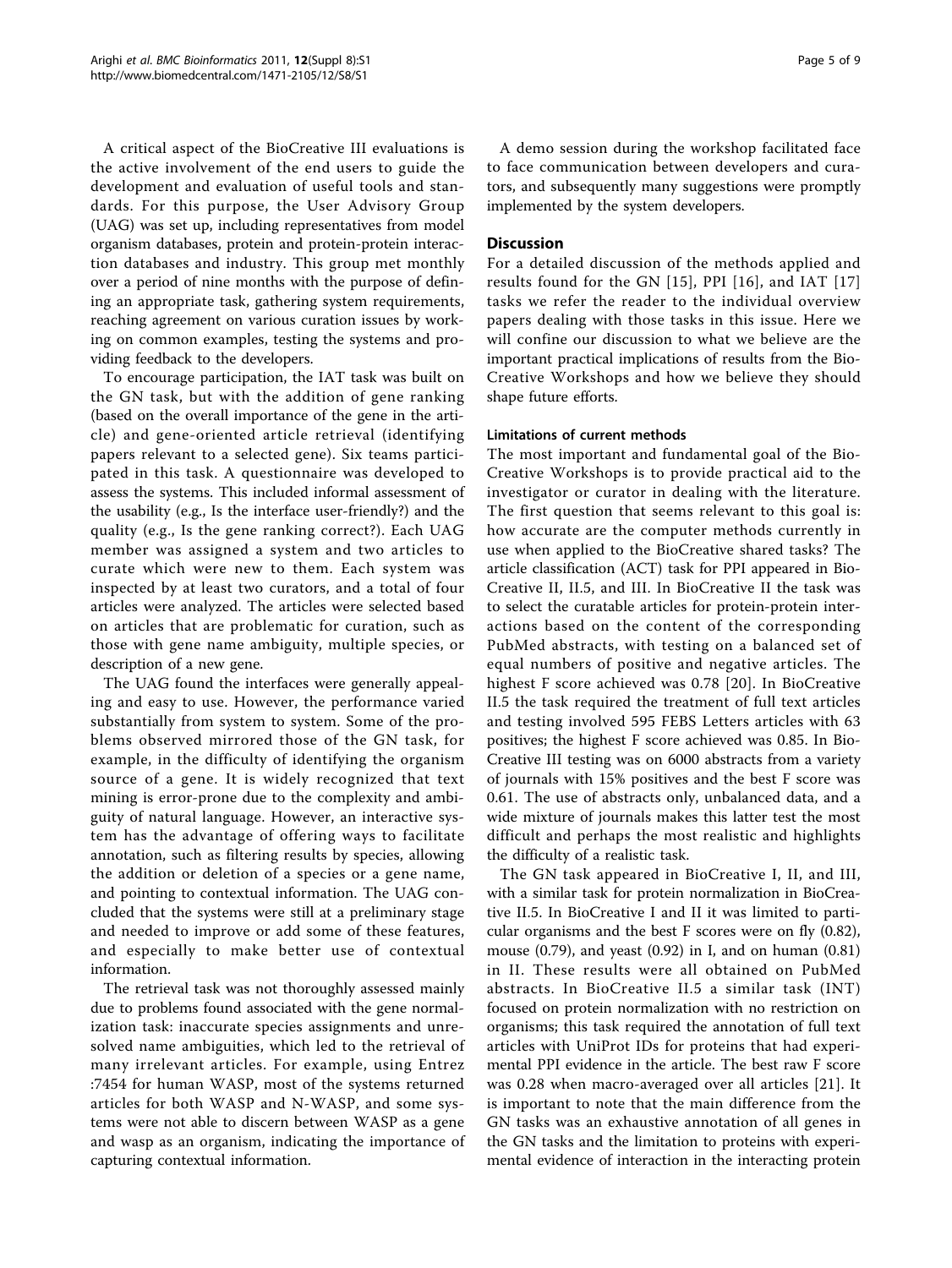normalization task, making the latter significantly more difficult. In BioCreative III the gene normalization task was broadened to involve all organisms and used full text, with the best (break even) F score of 0.50. As a final example, the PPI Interacting Pair Task (IPT) in BioCreative II and II.5 required annotation of an interaction relation between pairs of interacting proteins from the full text. In BioCreative II the highest macroaveraged F score was 0.29, while in BioCreative II.5 the highest macro-averaged F score was 0.22. These results show that the shared tasks are very challenging. We believe progress has been made on all these tasks, but it is difficult to quantify the progress because as the tasks have been repeated, they have also become more realistic and hence more difficult.

# The practical use of current methods

Going forward, the questions are how to use the computer algorithms developed and how to determine whether they can indeed enhance the user experience. Let us first ask how the computational methods might be used. In their discussion of the results of the ACT task in BioCreative III, Krallinger, Vazquez, Leitner, and Valencia [[22\]](#page-7-0) state that the best results are not of sufficient quality to use as an entirely automated process for curation (at least 43% of relevant documents are missed). The other tasks just mentioned (GN, PPI IPT) in their most realistic form have even lower F scores and a similar concern applies. The opinion was also expressed by Cohen and Hersh [[23](#page-7-0)] that accuracy is not yet sufficient for algorithms performing such tasks to be useful without human interaction. They therefore suggest that algorithms for entity recognition and normalization as well as protein-protein interaction may realistically be used to aid a human curator or investigator. This opinion was later confirmed by the joint results of the FEBS Letters experiment on Structured Digital Abstracts in conjunction with Bio-Creative II.5, where curator results were compared to author annotations of their own papers and annotations from automated systems [[21](#page-7-0)]. Rebholz-Schuhmann [\[23\]](#page-7-0) has also noted that biologists "want to read the scientific text to make up their minds what the text conveys" and Peitsch [[23\]](#page-7-0) suggests computerassisted reading as one application of text mining. We also believe, in light of the limited accuracy of current algorithms, that one practical application of text mining will be to aid the investigator in reading or browsing the text of scientific papers. The key point here is that the user will have access to the whole paper and will be able to read at his/her discretion, but the system will help focus attention, help disambiguate expressions, and supply information from external sources as needed.

#### A possible use scenario

We turn now to the second question: can we use the methods of entity and relational recognition and normalization, as studied in the BioCreative tasks, to enhance the user's experience? Will these methods aid in focusing attention, disambiguating expressions, and supplying external information so that the user is benefited in time and effort saved? While we cannot give a definitive answer to this question, we believe the evidence favours a positive answer. First, let us consider the article classification task (ACT). We know that the ACT for PPI is not sufficiently accurate to provide definitive answers on its own. On the other hand, if PPI abstracts were selected manually from a ranked list of automatically generated results, the best system reports half of all relevant abstracts (295) in the top 7% of its result list (421/6000), which translates to a false positive rate of three in ten articles (calculated from the interpolated Precision/Recall curve evaluation for ACT). Given the top ranked 7% of abstracts returned by the system, the user then must decide which are valuable for PPI extraction. Either the user can read the abstracts or alternatively the system could supply an analysis on which its recommendation was based as evidence to the user. The most useful evidence in this regard would be evidence that can be easily and quickly examined by a human to check its validity. To fully implement such an approach will require a refinement of the ACT with a focus on designing systems that can produce such evidence. The goal would be a system that generally supplies easily usable evidence, but which may fail some percentage of the time, with the result that the human has to make a more detailed examination of the document in question. If we are dealing with the use case projected here where only 30% of the abstracts are irrelevant to PPI, then one might argue that supplying such evidence is less important, but we believe such evidence could potentially save the user significant reading time. On the other hand there are situations where a more exhaustive search is in order and it would be essential to examine many more documents with a much higher false positive rate. For example an exhaustive effort could be required to protect a large investment in drug development. It is in such situations that we believe a system that could present easily useable evidence could be most valuable, as an alternative to the user reading the whole abstract. A goal of future BioCreatives will be to perform experiments to measure time saved through the use of automated document ranking enhanced by evidence summaries.

Now suppose one has arrived at a document that gives promise of having curatable PPIs. Let us consider first the GN task for this document. Current GN systems could propose a ranked list of gene identifiers for the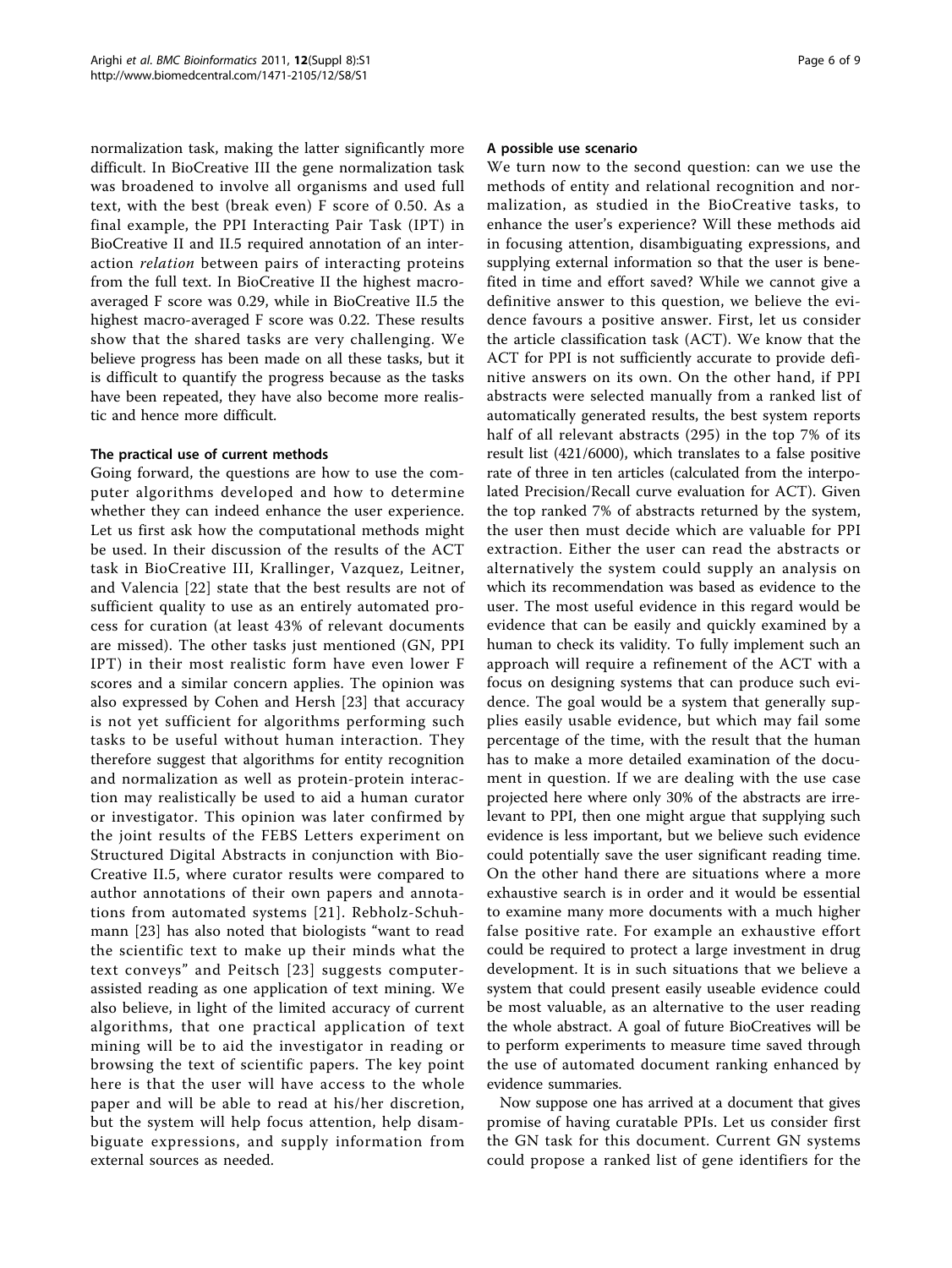article and show the relationship of each identifier to a proposed named entity occurrence in the article. However, we know that the results would not be very accurate. We believe a more useful approach would make the evidence available to the user for each ranked item. A gene/protein ID would be accompanied by the gene mention, the species name, and clickable links into the text where these entities may be found and examined along with their relationship in the text. One may also provide other links to outside information, when available, where the gene name and species name are further described. If one requires high recall, the approach just outlined may not prove to be efficient. As an alternative one can imagine a process which moves linearly through the article highlighting genes/proteins, displaying their database IDs, and allowing the user to either confirm a given entity designation or click on it to obtain further information, potentially leading to a correction of the system output. Such further information could take many forms, from highlighting the near occurrences in the text of species or gene/protein names relevant to the entity in question, to displaying some schematic of the reasoning used by the system to make its initial designation, to providing access to database entries relevant in determining the entity type. Clearly the suggested approaches are only a small part of what is possible.

In any approach the user will be involved in providing corrections to the system and there is also the potential to learn from this feedback in an online fashion to improve subsequent suggestions by the system for a given article and across articles. This feature would allow BioCreative tasks to be designed to be general and species-independent, to support the needs across the larger curation community and address important shared problems, such as gene normalization. For example, even though the Model Organism Database (MOD) curation tasks have many similarities, they still differ in many details, mainly due to the nature of the different organisms under study. The 13 UAG members, who included representatives from different MODs, had lengthy discussions on what makes a gene *primary*/ curatable in the literature. Although a final consensus was reached for the IAT task, different views expressed during the formulation of this definition made it clear that each curation group has their own standards and needs for GN. In other words, the definition of "important" genes for the IAT task is likely not to be the same as what a specific MOD decides in practice. Therefore, a useful feature of the GN systems would be to automatically learn the new set of criteria and subsequently rerank its gene results through interaction with MOD curators.

Finally, suppose the annotation of PPI pairs is the designated task for an article. Then what we have said regarding the GN task is relevant, but just for those gene/protein pairs involved in a PPI. One can still imagine moving linearly through the article examining highlighted gene/protein names, but now ignoring those not involved in a PPI. In addition to highlighting potential gene/protein names, the system can also highlight clues to the existence of a PPI. Again such clues can be clickable to access information about their origin and validity. Though the PPI task has an added level of complexity over the GN task, the same principle applies. In an error prone process the system needs to provide the evidence for its suggestions where possible and in a form as easy to comprehend as possible. In the foregoing discussion we have envisioned a scenario where we believe computational algorithms can provide the most practical impact in assisting a human investigator to interact with the literature in a curation task. The automatic processing of text does not lose any of its importance and we should continue seeking ways to improve algorithms. However, there is recognition that our automatic methods fall short and that from a practical point of view they must provide the evidence for their suggestions and that this evidence must be understandable by a human. Here it must be admitted that current machine learning technology is largely based on weighting many features (often thousands to millions) and it is frequently a challenge to know why a particular recommendation is made. However progress has been made in explaining such opaque models as neural networks and support vector machines [[24,25\]](#page-8-0) and this challenge must be dealt with successfully. To the extent that this is successful we believe the algorithms can have a positive impact on the process.

An important lesson learned from the IAT task was that providing specifications of a desired system is not enough; developers and users should team up early on and work together throughout the process of system development. In addition, the user adoption of automated tools into their curation process will depend heavily on performance: systems with many highly ranked incorrect suggestions are not acceptable. Adoption also will depend on the overall convenience of a tool. For example, tools which make use of the synergy of finding the link between a gene mention, its species and its database identifier simultaneously are preferable to tools dealing with species mentions, gene mentions, and subsequently gene ids in separate stages. These observations will guide the development of future Bio-Creative interactive challenges.

# Conclusions

The goal of the BioCreative Workshops is to promote the development of text mining tools of practical use to database curators and working biologists. Here we have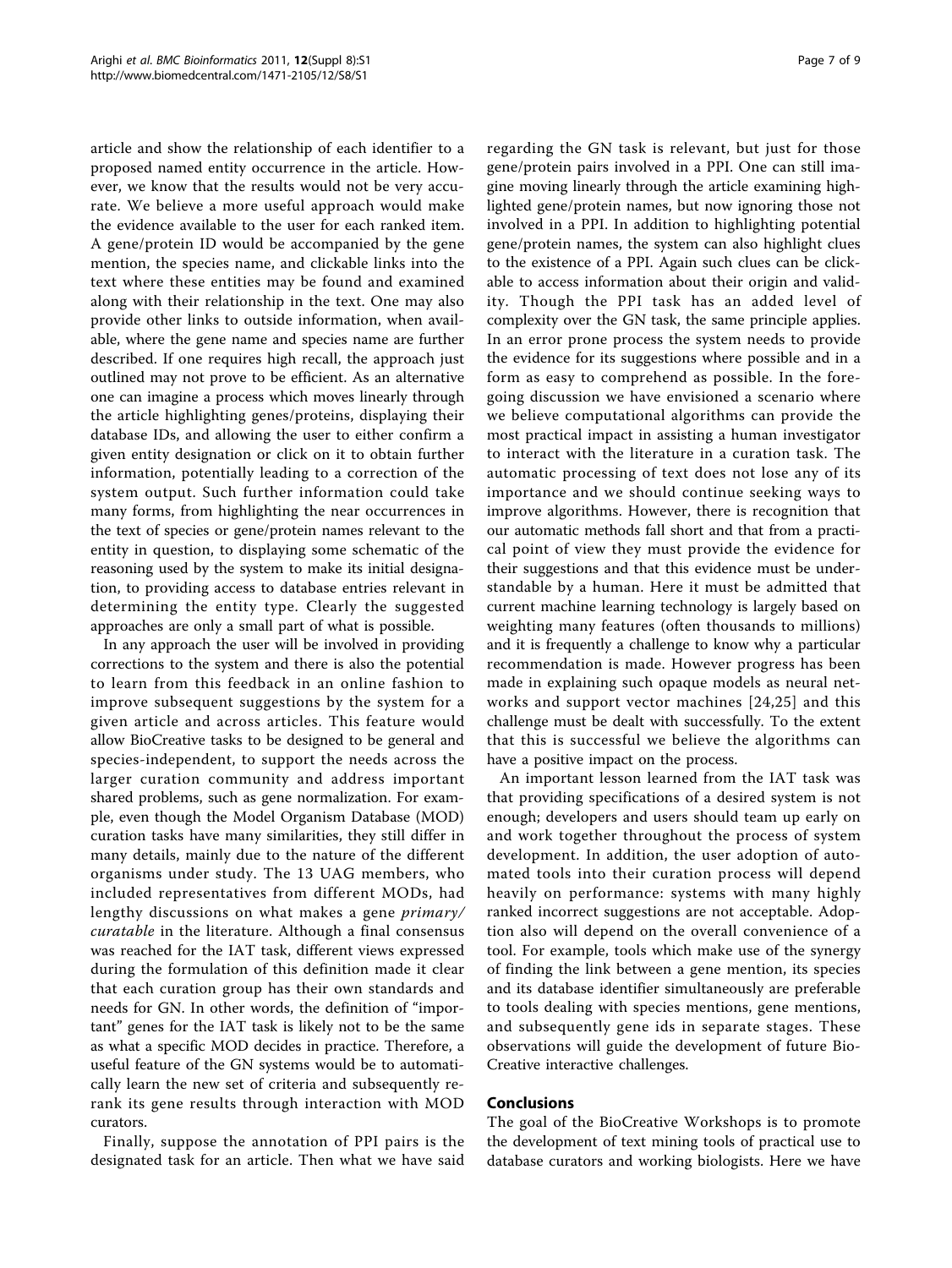<span id="page-7-0"></span>presented a brief history of the BioCreative Workshops and their relationship to other text mining efforts in biology and summarized the results from the GN, PPI, and IAT tasks for the latest BioCreative III Workshop. We observe that the current state of text mining in the field of biology falls short of producing fully automated annotation tools. While work on the basic technology of named entity and relation identification must continue, in order to become relevant to the user this work must find a way to become convenient and labour saving. To answer this challenge we have engaged a user advisory group and initiated user testing of systems. We have also cast a vision of how we believe progress can be made in system functionality. Our aim is to pursue improvements in both user testing and system functionality in future work.

#### List of abbreviations used

ACT: article classification task; AUC iP/R: interpolated area under the precision/recall curve; CALBC: collaborative annotation of a large-scale biomedical corpus; CASP: critical assessment of techniques for protein structure prediction; EM: expectation maximization; GM: gene mention; GN: gene normalization; IAS: interaction article subtask; IAT: interactive task; IMS: interaction methods subtask; IMT: interaction method task; INT: interacting protein normalization; IPS: interaction pairs subtask; IPT: interacting pair task; ISS: interaction sentence subtask; JNLPBA: natural language processing in biomedicine and its applications; KDD-CUP: knowledge discovery and data mining competition; LLL: Learning Language in Logic; MCC: Matthew's correlation coefficient; MOD: model organism database; MUC: message understanding conferences; PPI: protein-protein interaction; TAP: threshold average precision; TREC: text retrieval conferences; UAG: user advisory group

#### Acknowledgements

The work at NCBI (ZL, WJW) is supported by the Intramural Research Program of the NIH, National Library of Medicine. The work at University of Delaware (CNA, CHW) is partially supported by the UNIDEL Foundation grant to CHW. The work at CNIO was funded by eTOX (Grant Agreement n° 115002 - Innovative Medicines Initiative Joint Undertaking), the Eurocancercoms 7th framework programme (FP7) project and the ISCIII combiomed network. BioCreative III was supported under NSF grant DBI-0850319 to CHW and LH. The authors would like to thank the referees for many helpful suggestions which improved this paper. This article has been published as part of BMC Bioinformatics Volume 12 Supplement 8, 2011: The Third BioCreative – Critical Assessment of Information Extraction in Biology Challenge. The full contents of the supplement are available online at [http://www.biomedcentral.com/1471-](http://www.biomedcentral.com/1471-2105/12?issue=S8) [2105/12?issue=S8.](http://www.biomedcentral.com/1471-2105/12?issue=S8)

#### Author details

<sup>1</sup>Center for Bioinformatics and Computational Biology, University of Delaware, Newark, DE, USA. <sup>2</sup>National Center for Biotechnology Information, National Library of Medicine, Bethesda, MD, USA. <sup>3</sup>Structural and Computational Biology Group, Spanish National Cancer Research Centre, Madrid, Spain. <sup>4</sup>Center for Computational Pharmacology, University of Colorado Denver School of Medicine, Aurora, CO, USA. <sup>5</sup>The MITRE Corporation, Bedford, MA, USA.

#### Authors' contributions

This paper was drafted by WJW and edited, read, and approved by all authors.

#### Competing interests

The authors declare that they have no competing interests.

Published: 3 October 2011

#### References

- 1. Grishman R, Sundheim B: Message Understanding Conference 6: A Brief History. 16th International Conference on Computational Linguistics Kopenhagen 1996, 466-471.
- 2. Krallinger M, Valencia A, Hirschman L: [Linking genes to literature: text](http://www.ncbi.nlm.nih.gov/pubmed/18834499?dopt=Abstract) [mining, information extraction, and retrieval applications for biology.](http://www.ncbi.nlm.nih.gov/pubmed/18834499?dopt=Abstract) Genome Biol 2008, 9(Suppl 2):S8.
- 3. Friedman C, Kra P, Rzhetsky A: [Two biomedical sublanguages: a](http://www.ncbi.nlm.nih.gov/pubmed/12755517?dopt=Abstract) [description based on the theories of Zellig Harris.](http://www.ncbi.nlm.nih.gov/pubmed/12755517?dopt=Abstract) J Biomed Inform 2002,  $35:222-235$
- 4. Yeh A, Hirschman L, Morgan A: Background and overview for KDD Cup 2002 task 1: information extraction from biomedical articles. SIGKDD Explor Newsl 2002, 4:87-89.
- Hersh W, Voorhees E: TREC genomics special issue overview. Inf Retr 2009,  $12:1-15$
- 6. Kim J, Ohta T, Tsuruoka Y, Tateisi Y, Collier N: Introduction to the Bio-Entity Task at JNLPBA. BioCreative Challenge Evaluation Workshop Granada, Spain; 2004.
- 7. Kim JD, Ohta T, Tateisi Y, Tsujii J: GENIA corpus-[semantically annotated](http://www.ncbi.nlm.nih.gov/pubmed/12855455?dopt=Abstract) [corpus for bio-textmining.](http://www.ncbi.nlm.nih.gov/pubmed/12855455?dopt=Abstract) Bioinformatics 2003, 19(Suppl 1):i180-182.
- 8. Nedellec C: Learning language in logic-genic interaction extraction challenge. Proceedings of the LLL05 workshop 2005.
- 9. Kim JD, Ohta T, Pyysalo S, Kano Y, Tsujii Ji: Overview of BioNLP'09 Shared Task on Event Extraction. BioNLP 2009 Workshop Upsalla, Sweden: ACL; 2009.
- 10. Rebholz-Schuhmann D, Yepes AJ, Van Mulligen EM, Kang N, Kors J, Milward D, Corbett P, Buyko E, Beisswanger E, Hahn U: [CALBC silver](http://www.ncbi.nlm.nih.gov/pubmed/20183881?dopt=Abstract) [standard corpus.](http://www.ncbi.nlm.nih.gov/pubmed/20183881?dopt=Abstract) *J Bioinform Comput Biol* 2010, 8:163-179.
- 11. Rebholz-Schuhmann D, Yepes AJ, Van Mulligen EM, Kang N, Kors J, Milward D, Corbett P, Hahn U: CALBC silver standard corpus. 3rd International Symposium on Language in Biology and Medicine Jeju Island, South Korea; 2009.
- 12. Hirschman L, Yeh A, Blaschke C, Valencia A: Overview of BioCreAtlvE: [critical assessment of information extraction for biology.](http://www.ncbi.nlm.nih.gov/pubmed/16468169?dopt=Abstract) BMC Bioinformatics 2005, 6(Suppl 1):S1.
- 13. Leitner F, Krallinger M, Rodriguez-Penagos C, Hakenberg J, Plake C, Kuo CJ, Hsu CN, Tsai RT, Hung HC, Lau WW, et al: [Introducing meta-services for](http://www.ncbi.nlm.nih.gov/pubmed/18834497?dopt=Abstract) [biomedical information extraction.](http://www.ncbi.nlm.nih.gov/pubmed/18834497?dopt=Abstract) Genome Biol 2008, 9(Suppl 2):S6.
- 14. Leitner F, Mardis SA, Krallinger M, Cesareni G, Hirschman LA, Valencia A: An Overview of BioCreative II.5. IEEE/ACM Trans Comput Biol Bioinform 2009, 7:385-399.
- 15. Lu Z, Kao HY, Wei CH, Huang M, Liu J, Kuo CJ, Hsu CN, Tsai RTH, Dai HJ, Okazaki N, et al: The Gene Normalization Task in BioCreative III. BMC Bioinformatics 2011.
- 16. Krallinger M, Vazquez M, Leitner F, Salgado D, Chatr-aryamontri A, Winter A, Perfetto L, Briganti L, Licata L, Iannuccelli M, et al: The Protein-Protein Interaction tasks of BioCreative III: classication/ranking of articles and linking bio-ontology concepts to full text. BMC Bioinformatics 2011.
- 17. Arighi CN, Roberts P, Agarwal S, Bhattacharya S, Cesareni G, Chatraryamontri A, Clematide S, Gaudet P, Giglio MG, Harrow I, et al: BioCreative III Interactive Task: an Overview. BMC Bioinformatics 2011.
- 18. Chatr-aryamontri A, Winter A, Perfetto L, Briganti L, Licata L, Iannuccelli M, Castagnoli L, Cesareni G, Tyers M: Benchmarking of the 2010 BioCreative Challenge III Text Mining Competition by the BioGRID and MINT Interaction Databases. BMC Bioinformatics 2011.
- 19. Carroll H, Kann M, Sheetlin S, Spouge J: [Threshold Average Precision \(TAP](http://www.ncbi.nlm.nih.gov/pubmed/20505002?dopt=Abstract)[k\): a measure of retrieval designed for bioinformatics.](http://www.ncbi.nlm.nih.gov/pubmed/20505002?dopt=Abstract) Bioinformatics 2010, 26:1708-1713.
- 20. Krallinger M, Morgan A, Smith L, Leitner F, Tanabe L, Wilbur J, Hirschman L, Valencia A: [Evaluation of text-mining systems for biology: overview of](http://www.ncbi.nlm.nih.gov/pubmed/18834487?dopt=Abstract) [the Second BioCreative community challenge.](http://www.ncbi.nlm.nih.gov/pubmed/18834487?dopt=Abstract) Genome Biol 2008, 9(Suppl 2):S1.
- 21. Leitner F, Chatr-aryamontri A, Mardis S, Ceol A, Krallinger M, Licata L, Hirschman L, Cesareni G, Valencia A: The FEBS Letters/BioCreative II.5 experiment: making biological information accessible. Nature biotechnology 2009, 28:897-899.
- 22. Krallinger M, Vazquez M, Leitner F, Valencia A: Results of the BioCreative III (Interaction) Article Classification Task. In BioCreative III Workshop; Bethesda, MD Cohen K 2010, 17-23.
- 23. Altman RB, Bergman CM, Blake J, Blaschke C, Cohen A, Gannon F, Grivell L, Hahn U, Hersh W, Hirschman L, et al: [Text mining for biology](http://www.ncbi.nlm.nih.gov/pubmed/18834498?dopt=Abstract)-the way